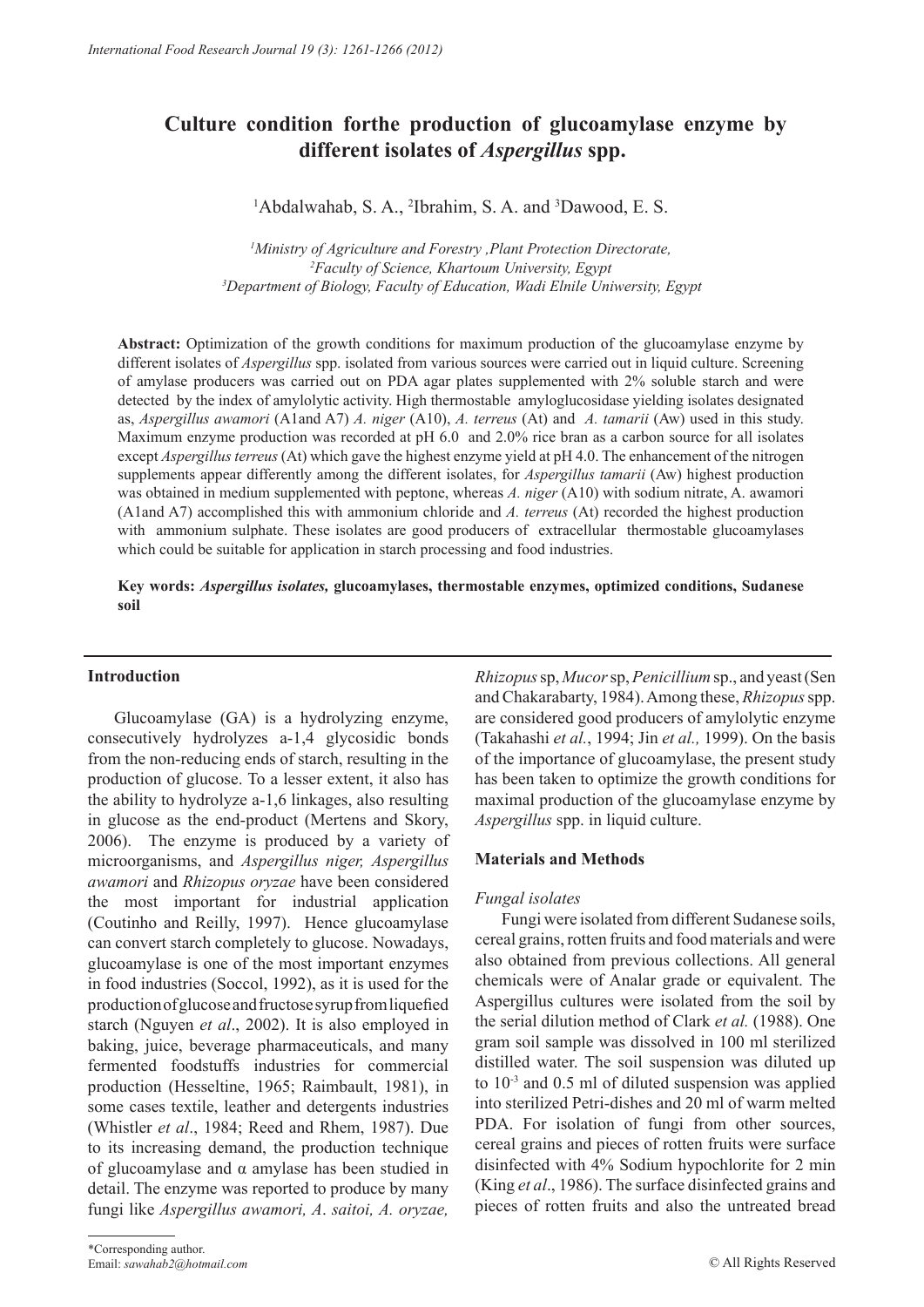pieces were plated on sterilized glass Petri dishes each with 3 layers of moistened filter papers. Then they were incubated at 25ºC for seven days.

Amylase activity of *Aspergilllus* isolates producing the starch digesting amylase was detected on plates by the index of amylolytic activity according to the method described by Hankin and Anagnostakis (1975). A. niger colonies producing large clear zone were picked up and purified by streaking on PDA. Pure cultures were maintained in PDA media at 4°C and were subcultured at 30 days interval. Identification of *Aspergillus* isolates was based on cell and colony morphology characteristics as per the method described by Raper and Fennel (1965).

#### *Screening of amylase production*

*Aspergillus* spp. isolates were selected for the production of the enzyme on the basis of producing larger clear zone. The growth medium contained  $(\frac{6}{\text{w}})(v)$  0.5 g of rice flour, 100 ml of distilled water in 500 ml Erlenmeyer flasks and then was sterilized by autoclaving at 121ºC and 15 lb/square inch for 15 min. A loop full of spores of the chosen Aspergillus isolates (from a seven-day-old culture grown in PDA slant) was inoculated separately in 250 ml flasks containing 45 ml of the growth medium. These cultures propagated in a rotary incubator shaker (100 rev. / min.) for 24 h at different temperatures 30ºC / 35ºC / 40ºC / 45ºC /50.

Samples were taken from cultures for each temperature at different time intervals 24, 48, 72 and 96 hours. The samples were then centrifuged at 5000 rpm to remove mycelia. The supernatant fluids were collected and used for assaying of amylase activity. Based on the result of this experiment, six strains were selected for subsequent studies.

#### *Enzyme assay*

The enzyme assayed by the method of Bernfeld (1951) as described by Pestana and Castillo (1985) using starch as substrate. One unit of enzyme activities was expressed as one mg of glucose liberated per one ml. of culture supernatant at  $pH$  7.5, 40 $\degree$ C and in one minute. Extensive screening was carried out by measuring residual glucose and glucoamylase activity. The protein content was determined by the method of Bradford (1976) with bovine serum albumin as the protein standard. The specific activity of amylolytic enzyme was taken as units/mg protein. Among 14 isolates, 5 isolate show relatively highest enzyme activity and were selected for subsequent studies.

#### *Culture condition and glucoamylase production*

Growth and incubation period was quantified along with the effect of carbon, nitrogen source, phosphorus salts on production of the enzyme. To determine the incubation period the liquid culture media with inoculum were incubated up to 4 days. For determining the effect of temperature on enzyme production, various temperatures ranging from 30 to 50ºC were used. The pH values of initial cultures were adjusted to 4, 5, 6, 7 and 8 to find its optimum value. Ammonium sulphate  $(NH_4)_2SO_4$  / ammonium  $\text{chloride}\,\text{NH}_{4}\text{Cl}/\text{sodium}\,\text{nitrate}\,\text{NaNO}_{3}/\text{peptone}/\text{beef}$ extract/ yeast extract / urea, were used as the nitrogen sources to determine the better nitrogen source. Diammonium hydrogen phosphate  $(NH_4)_2HPO_4$  / sodium dihydrogen phosphate NaH2PO4 /disodium hydrogen phosphate  $\text{Na}_2\text{HPO}_4$ /potassium dihydrogen phosphate KH<sub>2</sub>PO<sub>4</sub>/dipotassium hydrogen phosphate  $K_2$ HPO<sub>4</sub> were used as phosphorus salts to determine the effect of different phosphorus salts. Crude enzymes were extracted and assayed after 24 hours of inoculation starting from the  $2<sup>nd</sup>$  day up to the 4th day of incubation. Each of the parameters described above was made separately with three replicates.

### *Thin layer chromatography (TLC)*

The products of starch hydrolysis by the crude enzyme, as described in the assay method, were identified by thin layer chromatography(TLC) using n-butanol: ethanol: water in a ratio of 4: 2.2: 2 as a solvent and maltose and glucose as standard sugars. Sugars and oligosaccharides were detected as described by Trevelyan *et al*. (1950). The sugar spots appeared as dark brown spots. Identification of the sugars was done by comparing the relative fraction (Rf) values of the samples with that of the standards.

#### **Results and Discussion**

Species isolated from soil sample are screened for amylase in starch agar plate. Based on the index of amylolytic activity (Hankin and Anagnostakis, 1975) 14 *Aspergillus* isolates were chosen for further studies.

## *Effect of temperature and time intervals on enzyme production*

Assay of enzyme production was carried out at various temperature ranging from 25 to 50°C. Samples for the determination of the amylase activity were taken for each temperature at different time intervals of 24, 48, 72 and 96 h. It was found that A. awamori (A1 and A7), A. niger (A10), A. tamari (Aw), and A. terreus (At) which showed maximum amylolytic enzyme production at 40 and 45ºC. Accordingly,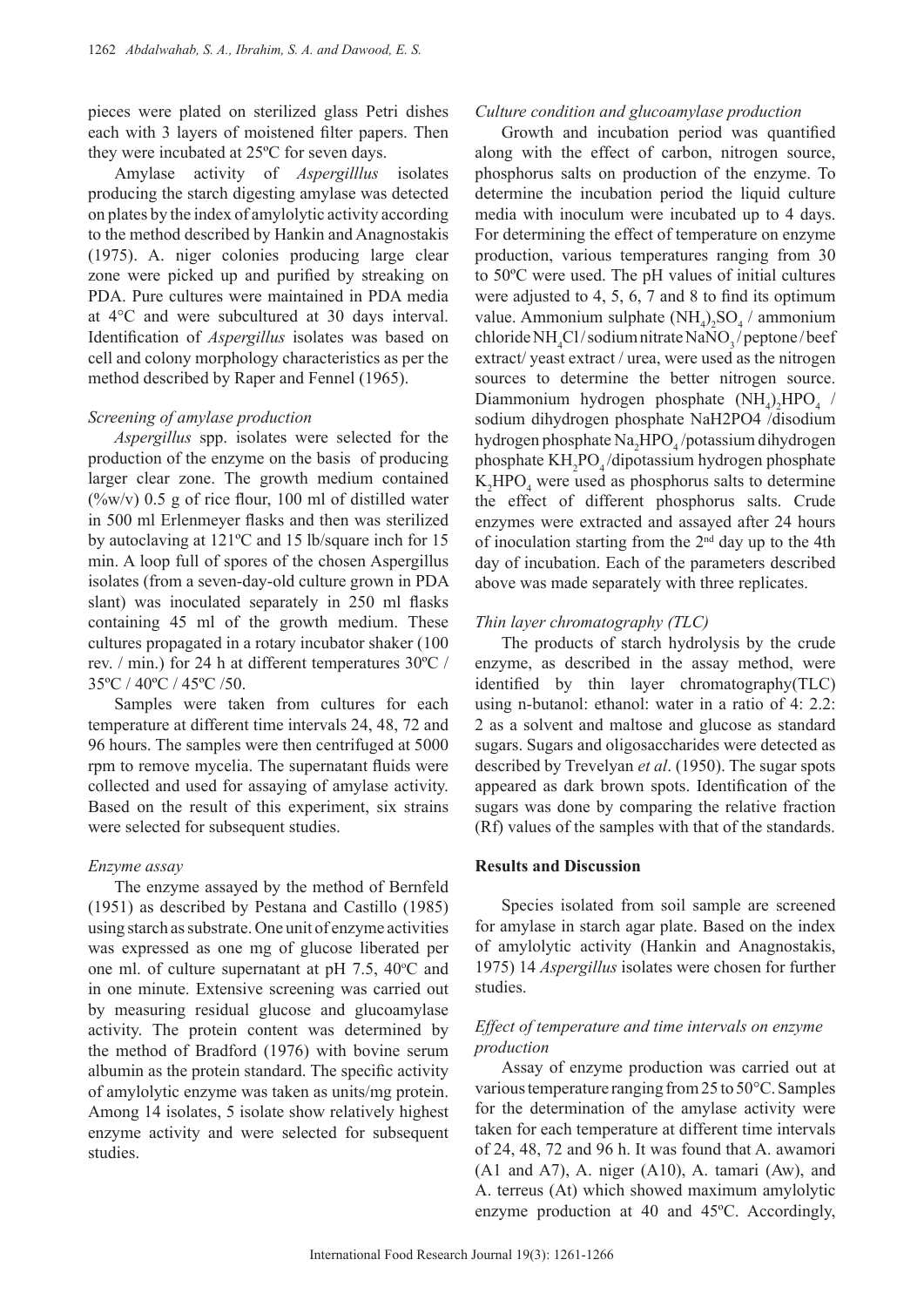

**Figure 1.** Effect of temperature and time intervals on amylase production by A1



**Figure 2**. Effect of temperature and time intervals on amylase production by A7



**Figure 3.** Effect of temperature on time interval on amylase production by A10



**Figure 4.** Effect of temperature on time interval on amylase production by AW

these isolates were then chosen for further studies. *A. awamori* (A1 and A7), *A. niger* (A10) and *A. tamarii*  (Aw) have shown maximum enzyme production at 40ºC after 48 h with specific activities 2.15, 2.01, 4.06 and 2.5 U/ mg. protein in order (Figures 1, 2, 3 and 4). *Aspergillus terreus* (At) showed maximum performance of enzyme production at 45ºC after 72 h with specific activities of 2.24 U/ mg protein (Figure) 5). In fact this result for *A. awamori* (A1 and A7), *A. niger* (A10), *A. tamari* (Aw), and *A. terreus* (At) which showed maximum amylolytic enzyme production at 40 and 45ºC could be of importance industrially as it is always cheaper not to cool the production.

Similar results for production of glucoamylase by *Rhizopus* sp. at 45ºC was reported by Nahar *et al.*  (2008). Previous reports depict that 35ºC temperature shows maximum enzyme activity by *Rhizopus delemar* (Soccol *et al*., 1994) and *Aspergillus niger* (Feroza *et al.*, 1998). Increase in the incubation period resulted in a decrease in the production of amylase by culture of *Aspergillus* spp. It may be due to the fact that after maximum production of amylase enzyme (maximum incubation time), the production of other by products result in the depletion of nutrients. These byproducts inhibited the growth of fungi and hence enzyme formation (Feroza *et al*., 1998).

#### *Effect of pH on amylase production*

Optimum pH for maximum enzyme production was found to be 6.0 for all the isolates except for *A. terreus* (At) which gave maximum production at pH 4.0 (Figure 6). According to James and Lee (1997) the range of glucoamylase pH is between 3.7 and 7.4 (20) and reported that Rhizopus- RFF showed maximum enzyme activity at pH 4.5. Maximum enzyme production of enzyme occurred at pH 4 to 6, very little growth was observed without enzyme production in medium at initial pH 3 to 4 (Hankin and Anagnostakis, 1975).

## *Effect of substrate concentration on amylase production*

It is clear that 2% rice flour concentration seems to be the concentration that gave maximum production of amylase (Figure 7). Above 2%, there is little increase in enzyme production. These results are mostly obvious in the case of *Aspergillus niger* (A10) and *A. awamori* (A1) with specific activities 4.9 and 4.2 U/ mg protein, respectively. The other four species gave lower increase in production with specific activities 2.7, 2.7, and 2.4 U/mg protein for *A. awamori* (A7), *A. tamarii* (Aw), and *A. terreus* (At), respectively. This indicates that the enzyme is inducible. Ali *et al.* (1989) working on *A. terreus*, Raimbault (1981)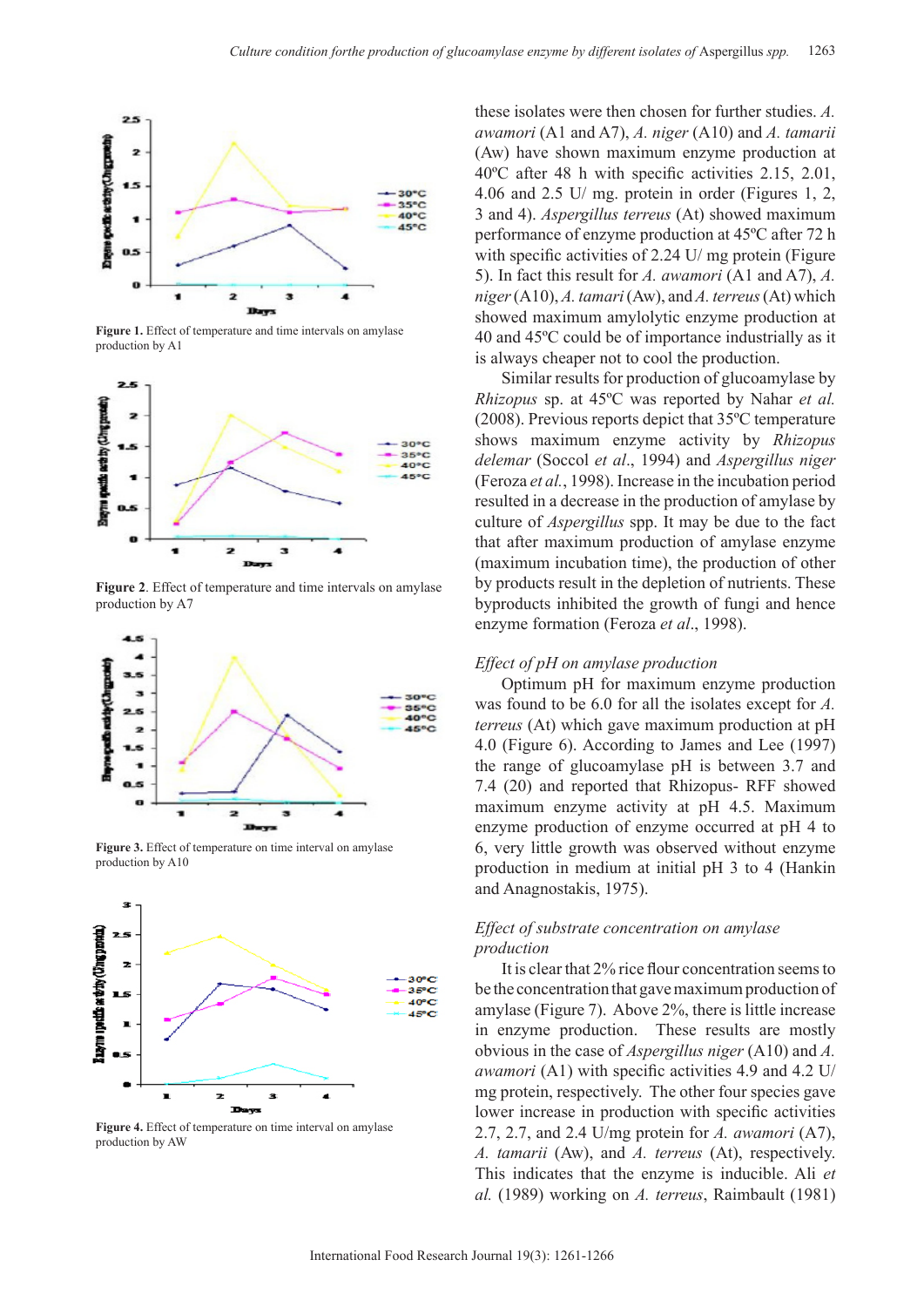

**Figure 5.** Effect of temperature on time interval on amylase production by At



**Figure 6**. Effect of pH on amylase production by different isolates



**Figure 7.** Effect of substrate concentration on amylase production by different isolates



**Figure 8.** Effect of substrate concentration on amylase production by different isolates

working on *A. awamori* and Mohamed *et al.* (2007) working on *A. foetidus* reached the same conclusion.

## *Effect of different inorganic and organic nitrogen sources on amylase production*

Figure 8 showed that urea and beef extract have negative effect on the production of amylase in all isolates. Also, yeast extract affect negatively enzyme production by *Aspergillus tamarii* (Aw), *A. awamori*  (A1) and *A. awamori* (A7) while with *A. niger* (A10) and *A. terreus* (At) it stimulate the production . On

the other hand, salts which gave positive significant effect include peptone in the case of *Aspergillus tamarii* (Aw) and *A. niger* (A10), while ammonium sulfate also showed significantly positive effect on *A. tamarii* (Aw), *A. niger* (A10), *A. awamori* (A1) and specially *A. terreus* (At). It has an inhibitory effect on amylase production by *Aspergillus awamori* (A7). Sodium nitrate and ammonium chloride have shown varying positive effects on production of amylase on all *Aspergillus* species. Of highly significant effect are those of sodium nitrate on *A. tamarii* (Aw), *A. niger* (A10) and *A. awamori* (A7) and to a lesser extend *A. awamori* (A1) and *A. terreus* (At). Also of highly significant effects of ammonium chloride are those on *A. awamori* (A1 and A7). Positive effects, also of ammonium chloride are those on *A. tamarii*  (Aw), *A. niger* (A10) and *A. terreus* (At).

Nahar *et al.* (2008) reported that among the nitrogen sources used to increase production of glucoamylase enzyme by candida famata, yeast extract was the best organic one followed by meat extract, peptone and tryptone, on the other hand, urea was the best inorganic nitrogen source followed by  $(NH_4)_2PO_4$ . Goto *et al.* (1998) reported that the production of glucoamylase by *Aspergillus fumigatus* has increased by addition of ammonium nitrate to the basal medium. Ali *et al.* (1989) reported that addition of ammonium sulfate, peptone, yeast extract or beef extract to the culture medium stimulated glucoamylase production by *A. terreus*. Cherry *et al*. (2004) who reported that the fungus *A. fumigatus* produces high amylase activity with yeast extract. Goto *et al.* (1998) reported an increase of glucoamylase production by *A. niger* when the basal culture medium was supplemented with ammonium sulphate. Meat extract was reported by Nishise *et al.* (1988) to increase glucoamylase production by *Rhizopus* sp., while peptone enhanced its production by *A. niger*  (Raimbault, 1981). Mohamed *et al.* (2007) reported that ammonium sulphate and ammonium chloride reduced the final yield of amylase enzyme produced by *A. foetidus*, while sodium nitrate stimulated the enzyme production. Chiquetto *et al.* (1992) reported the increase of glucoamylase production by A. awamori NRRL by addition of urea to the culture medium, while other authors reported that very low levels of glucoamylase production was obtained when the nitrogen source was urea (Barton *et al*., 1969; Reed and Rhem, 1987)

## *Effect of different phosphorus salts on amylase production*

As shown in Figure 9 it is clear that disodium hydrogen phosphate has clear significant and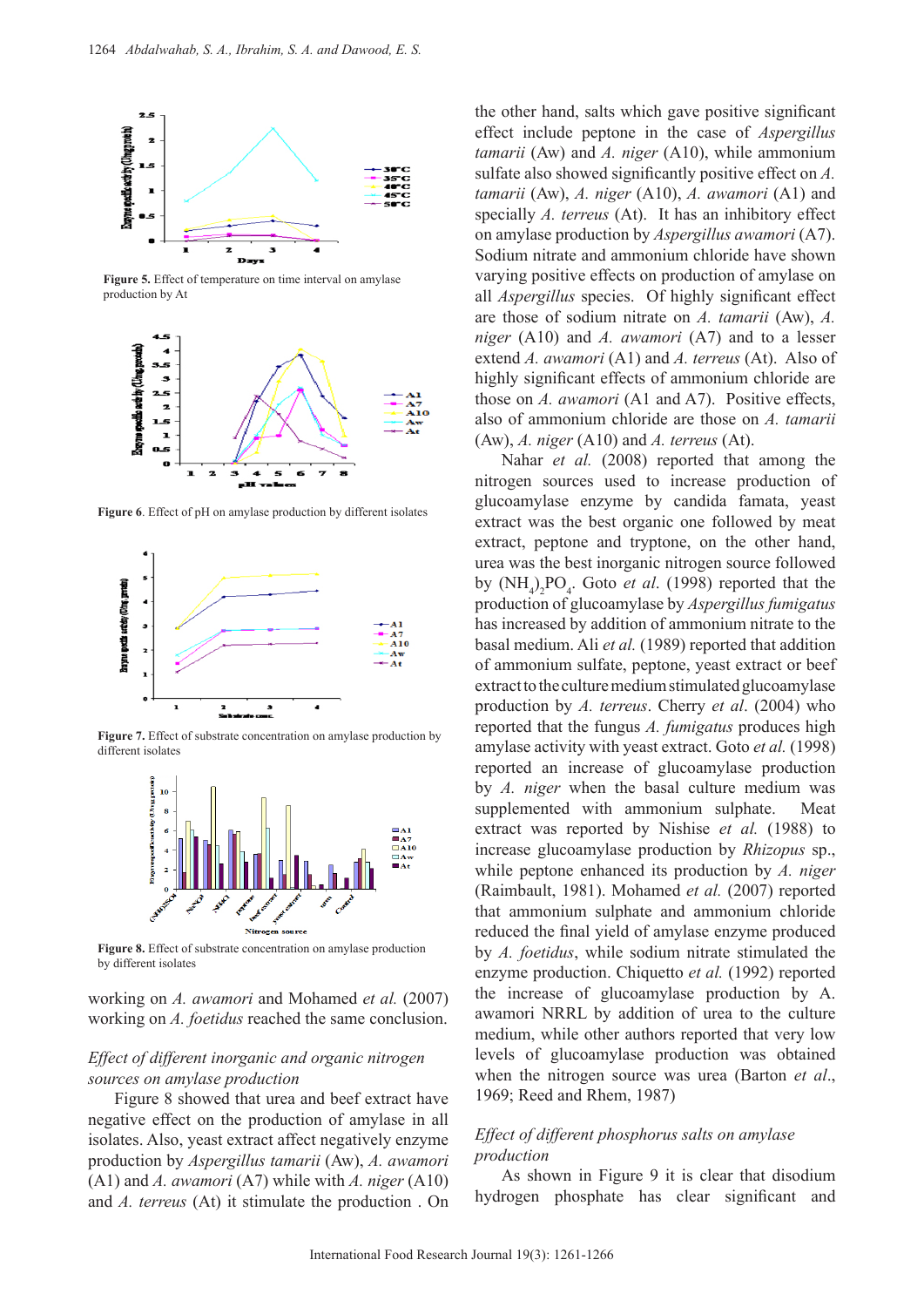

**Figure 9.** Effect of phosphorus salts on amylase production by different isolates

enhancing effect on glucoamylase production by *Aspergillus niger* (A10), *A. awamori* (A1) and *A. awamori* (A7). All other salts have no effect on glucoamylase production by *A. awamori* (A1) and *A. awamori* (A7). *A. niger* (A10) was positively affected by both di and mono sodium and potassium phosphorus salts in this order. *A. tamarii* (Aw) was also affected positively and significantly by only dipotassium salt. The species *A. terreus* (At) responded to the addition of monosodium, monopotassium, and diammonium phosphate salts. All three salts increase the production to varying degrees. Mohamed *et al.* (2007) working on *Aspergillus foetidus*, Goto *et al*. (1998) working on *A. niger* and Ali *et al.* (1989) working on *A. terreus* reported the repression of glucoamylase synthesis by disodium and potassium phosphate salts while monosodium and potassium phosphate increased its production by these fungi. However, Ramachandran *et al.* (1979) reported that phosphorus salts did not affect glucoamylase production by *A. awamori.*

## *Thin layer chromatography (TLC)*

Products of starch hydrolysis by the enzymes from the five isolates and as identified by thin layer chromatography is seen to be only glucose by comparison with the authentic markers. Accordingly, it is concluded that all the five amylases are glucoamylases. These results are similar to those published by Ali *et al*. (1989), Ramachandran *et al.* (1979) and Dharmsthiti *et al*. (1986) using *A. terreus, A. awamori* and *A. flavus var. columnaris,* respectively.

## **Conclusion**

The results of this study show that highest glucoamylase activity was found in shake flasks provided by a medium containing 2% rice flour concentration, at temperature 40ºC for *Aspergillus awamori* (A1 and A7), *A. niger* (A10), and *A. tamarii*  (Aw) and 45ºC for *A. terreus* (At), and initial pH

value of 4.0 for *A. terreus* (At) and of 6.0 for all the remaining isolates. Rice flour suspension can be utilized for growth of microorganisms which were used in this work and production of enzyme, although supplementation with nitrogen sources and phosphorus salts is needed in order to increase enzyme level.

## **References**

- Ali, S., Mahmood, S., Alam, R. and Hussain, Z. 1989. Culture condition for production of glucoamylase from rice bran by *Aspergillus terreus*. MERCEN Journal 5: 525-532.
- Barton, L. L., Linback, D. R. and Georgi, C. E. 1969. Journal of General Applied Microbiology 15: 327- 344.
- Bernfeld, P. 1951. Enzyme of starch degradation and synthesis. Advance in Enzymology 12: 382-428, F.F. Nord ed., Interscience Publishers, Inc. New York.
- Bradford, M. M. 1976. A rapid and sensitive method for the quantitation of microgram quantities of protein utilizing the principle of protein dye-binding. Analytical Biochemistry 72: 248-254.
- Cherry, H.M., Towhid, M.D.H. and Anwar, M.N. 2004. Extracellular Glucoamylase from the Isolate Aspergillus fumigatus. Pakistan Journal of Biological Science 7: 1988-1992.
- Chiquetto, M. L., Facciotti, M. C. R. Kilikian B. V. and Schmidell, W. 1992. Influence of carbon and nitrogen sources on glucoamylase production by *Aspergillus* in batch process. Biotechnology Letter 14: 465-470.
- Coutinho, P.M. and Reilly, P.J. 1997. Glucoamylase structural, functional and evolutionary relationships. Protein Engineering 29: 334-347.
- Dharmsthiti, S. C., Flegel, T. W. and Bhumiratana, A. 1986. Isolation and characterization of amylases from *Aspergillus flavus var columnaris*, a soy sauce Koji mould. Asian Food Journal 2: 59-63.
- Feroza, B., Begum, S. and Hossain, M. 1998. Production of Glucoamylase by *Aspergillus niger* in Liquid culture and Determination of its Cultural Condition. Bangladesh Journal of Science Indian Research 33: 309-311.
- Goto, C. E., Barbosa, E. P., Kistner, L., Do, C. L., Gandra, R. F., Arrias, V. L. and Peralta, R. M. 1998. Production of amylases by *Aspergillus fumigatus*. Revista de Microbiologia 29: 99-103.
- Gupta, A., Gupt, V. K., Modi, V. R., Yadava, L. P. and Rohilkhand, M.J. P. 2008. Production and characterization of a-amylase from *Aspergillus niger.* Biotechnology 7: 551-556.
- Hankin, L. and Anagnostakis, S. L. 1975. The use of solid media for detection of enzyme production by fungi. Mycologia 67: 597-601.
- Hesseltine, C.W. 1965. A millennium of fungi, food and fermentation. Mycologia 57: 149-197.
- Jin, B., Leeuwen, H. J., Patel, B., Doelle, H. W. and Yu, O. 1999. Production of fungal protein and glucoamylase